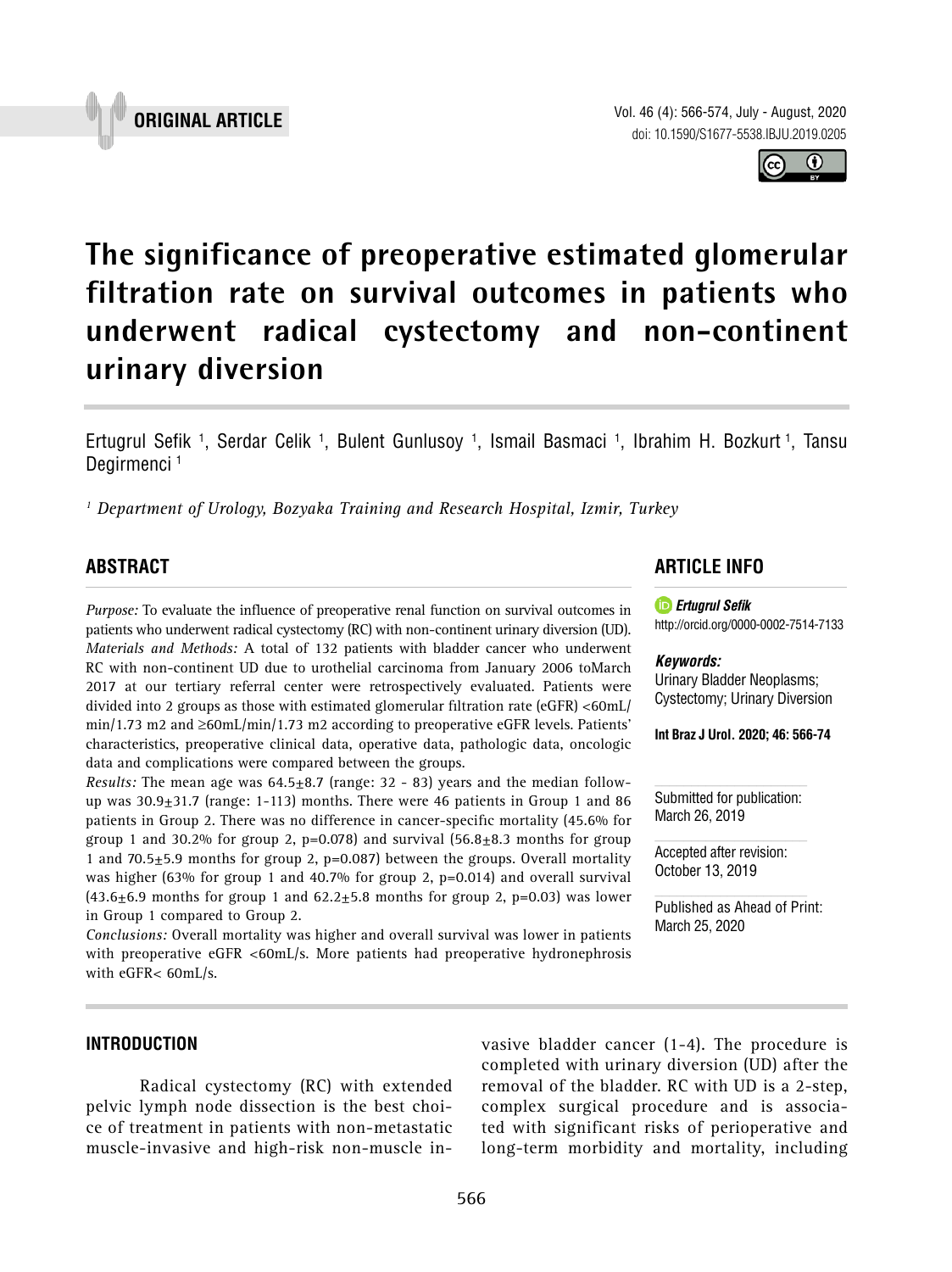renal function deterioration and development of chronic renal disease (CKD) (5, 6).

The etiology of a renal function decrease after RC is likely multifactorial, including age-related changes, potential nephrotoxic chemotherapy, and the impact of patient comorbidities, which are frequent in such a population, and postoperative urinary tract obstruction and infection-related complications (7). Renal dysfunction is fairly common in this group of patients. Patients with bladder cancer largely comprise middle aged and elderly people (8). This is indicative of the presence of many morbidities that accompany bladder cancer in patients. Hamano et al. found that advanced preoperative CKD stage was significantly associated with poor oncological outcomes of bladder cancer after RC (8).

Comorbidities such as hypertension (HT), diabetes mellitus (DM) and vascular disease are important risk factors for the development of CKD at advanced age (9). Matsumoto et al. discussed the precise biological mechanism of association between tumor aggressiveness and CKD status with possible explanations. They found chronic inflammation induced by continuous exposure to oxidative stress and accompanying immune deficiency to be responsible mechanisms for CKD (10).

An important point in the evaluation of renal dysfunction is the method of choice to calculate the renal function. Most studies evaluate renal function variations using serum  $\Delta$  creatinine as a surrogate value for the estimated glomerular filtration rate (eGFR) (11). Makino et al. assessed eGFR alterations over the years and risk factors for decreasing eGFR. Deterioration in renal function in early and late postoperative years was defined as a ≥25% decrease in the eGFR from preoperative to postoperative year one and a reduction in the eGFR of >1mL/ min/1.73m2 annually in subsequent years (12).

In this study, we aimed to evaluate the influence of preoperative renal function on oncological outcomes and prognosis in patients who underwent RC and non-continent UD.

#### **MATERIALS AND METHODS**

A total of 132 patients with bladder cancer who underwent RC with non-continent UD

due to urothelial carcinoma from January 2006 to March 2017 at our tertiary referral center were retrospectively evaluated. Patients were divided into 2 groups as eGFR <60mL/s and  $\geq$ 60mL/s according to preoperative eGFR levels. Patients without urothelial carcinoma on pathological examination, presence of upper tract urothelial carcinoma or obstructive stones and patients with incomplete medical records were excluded from the study. Patient characteristics, preoperative, operative and follow-up data were reviewed. The indications for RC were tumor invasion into the muscularis propria or prostatic stroma, or non-muscle-invasive disease (Ta, T1, or carcinoma in situ) refractory to transurethral resection with intravesical therapy.

Patient's characteristics (age, gender, presence of DM, HT and other comorbidities), preoperative clinical data (preoperative and postoperative at 3 months and creatinine and eGFR levels, American Society of Anesthesiologists (ASA) score, Eastern Cooperative Oncology Group (ECOG) performance score, Charlson comorbidity index and hydronephrosis presence, grade and laterality), operative data (operation time and diversion type data), pathologic data (preoperative T stage, tumor grade and carcinoma in situ (CIS) presence, postoperative T stage and tumor grade, surgical margin positivity, number of dissected lymph nodes, positive lymph node ratio, lymph node metastasis and percentage of positive lymph node data), oncologic data (upstaging, adjuvant chemotherapy, overall mortality (OM) and overall survival (OS), cancer specific mortality (CSM) and CSS and complications (hospitalization time, early medical complication, early surgical complications, complication data of Clavien-Dindo classification) were evaluated.

Type of incontinent urinary diversions were ureterocutaneostomy and incontinent ileal conduit. Creatinine was defined as difference between postoperative 3rd month creatinine and preoperative creatinine. Hydronephrosis was defined by anteroposterior diameter of the renal pelvis >10mm which was diagnosed by renal ultrasound or CT scan with or without secondary changes of renal parenchyma or renal function.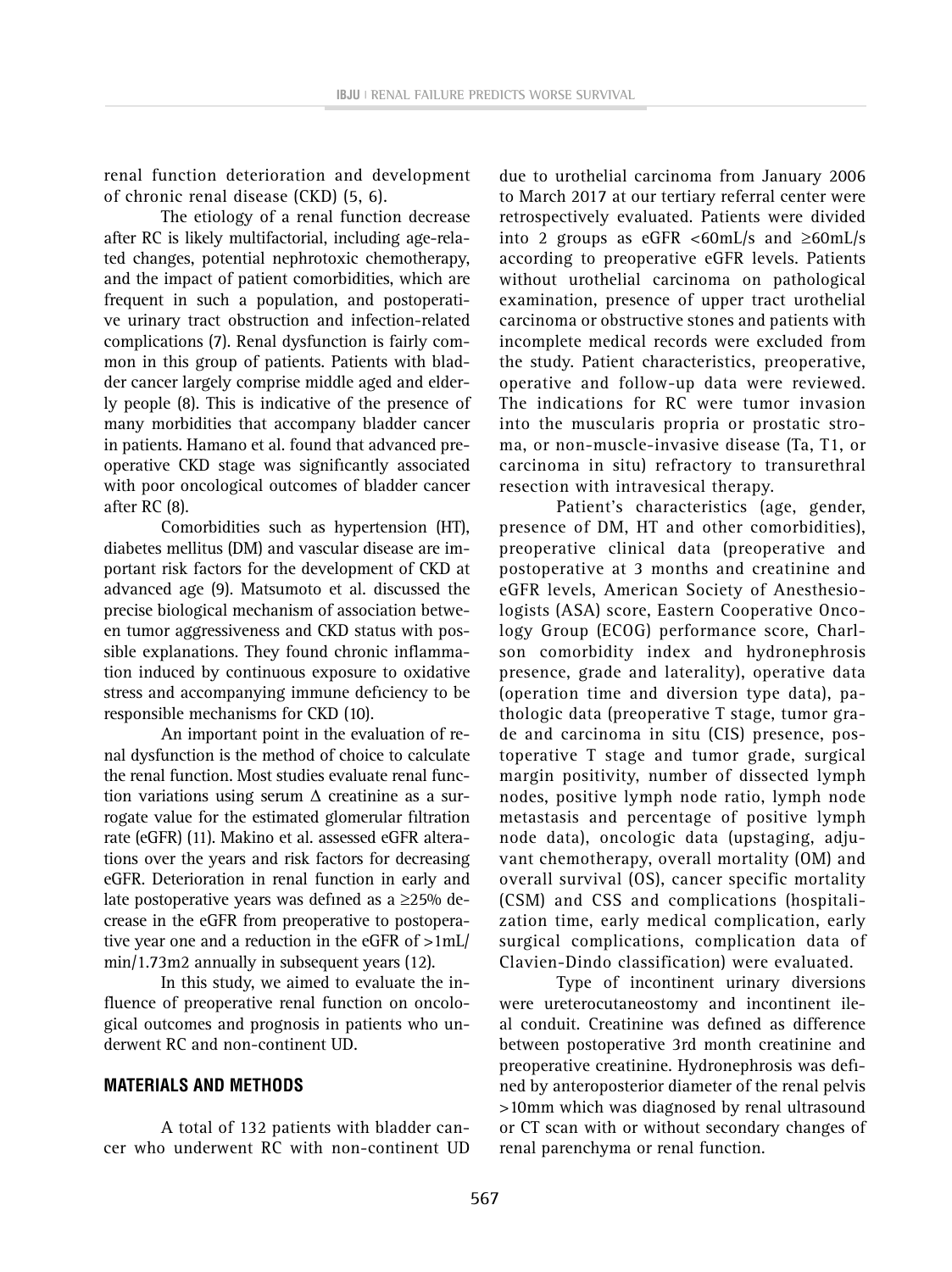#### **Statistical analysis**

Data were analyzed using the Statistical Package for Social Sciences, version 20.0 (SPSS, Chicago, Ill) software program. According to preoperative eGFR levels, patients were divided into two groups as preoperative eGFR <60mL/s (Group 1) and preoperative eGFR ≥60mL/s (Group 2) groups. Mann-Whitney U test and Pearson Chi- -square test analyses for univariate analysis and binary logistic regression analysis for multivariate analysis were used between the groups. In addition, Kaplan-Maier survival analysis and the log- -rank test were used for OS and CSS times between groups. In addition, same tests were used for univariate and multivariate analysis of the factors affecting on overall and cancer specific deaths. A Cox regression model was created for evaluating the predictive factors on overall survivals. Data are given as mean±SD. However, results of analysis are given as median data. Statistical significance was defined as p <0.05.

### **RESULTS**

#### **Patients characteristics**

The mean age was  $64.5 \pm 8.7$  (range: 32-83) years and the median follow-up time was  $30.9\pm31.7$  (range: 1-113) months. Consistent with previous data, there was a limited number of female patients (12 of 132, 9%). Mean OS and CSS of all patients were  $56.3 \pm 4.7$  and  $67.1 \pm 5$  months, respectively. There were 46 patients in Group 1 and 86 patients in Group 2. Comparison of patient's characteristics and preoperative clinical data between Group 1 and Group 2 according to preoperative eGFR levels were given in Table-1. In univariate analysis, the distributions of HT, DM, comorbidity data, ASA score, ECOG performance score and Charlson comorbidity index were similar, only preoperative hydronephrosis presence and hydronephrosis laterality were found to be significantly higher in Group 1 compared to Group 2. Preoperative and postoperative creatinine and eGFR at the third month and creatinine levels of the groups are given in Table-1 to show mean creatinine and eGFR data. When we evaluated the peroperative and postoperative results and

pathologic data between the groups, any prognostic and pathologic data were significant.

### **Oncological outcomes**

Mean OS and CSS of all patients were 56.3 $\pm$ 4.7 and 67.1 $\pm$ 5 months, respectively. Overall and cancer specific deaths were 64 and 47 in all patients. In the comparison of oncological outcomes, although there was no difference in cancer specific mortality (45.6% for group 1 and 30.2% for group 2,  $p=0.078$ ) and CSS  $(56.8 \pm 8.3 \text{ mon}$ ths for group 1 and  $70.5 \pm 5.9$  months for group 2, p=0.087) between the groups, OM was higher (63% for group 1 and 40.7% for group 2, p=0.014) and OS (43.6 $\pm$ 6.9 months for group 1 and 62.2 $\pm$ 5.8 months for group 2, p=0.03) was lower in Group 1 compared to Group 2. Survival plots are given in Figure-1. Furthermore, upstaging and adjuvant chemotherapy rates were similar between the groups. Oncological data and survival findings are given in Table-2 and Table-3. Also, univariate and multivariate analysis results of the factors affecting on overall and cancer specific deaths are given in Table-4. Preoperative eGFR was significantly associated with overall death. In addition, preoperative eGFR (p=0.041, OR:0.514, CI:1.022- 2.738), preoperative hydronephrosis (p=0.002, OR:0.878, CI:0.240-0.721), age (p=0.038, OR:0.03, CI:1.002-1.061) and pathological T stage ( $p=0.013$ , OR:0.349, CI:0.136-0.619) were found to be associated with overall survival after radical cystectomy in Cox regression model (p=0.001). In groups, hospitalization time, early medical and surgical complication rates, and complication rates according to Clavien-Dindo classification were also similar.

### **DISCUSSION**

There is ongoing debate about the effect of preoperative patient status on the surgical outcomes after radical cystectomy. CKD, HT, DM and vascular diseases are well-known risk factors which have negative impact on surgical outcomes. An independent, graded association was observed between reduced eGFR and the risk of death, in a large, community-based population. These findings highlight the clinical and public health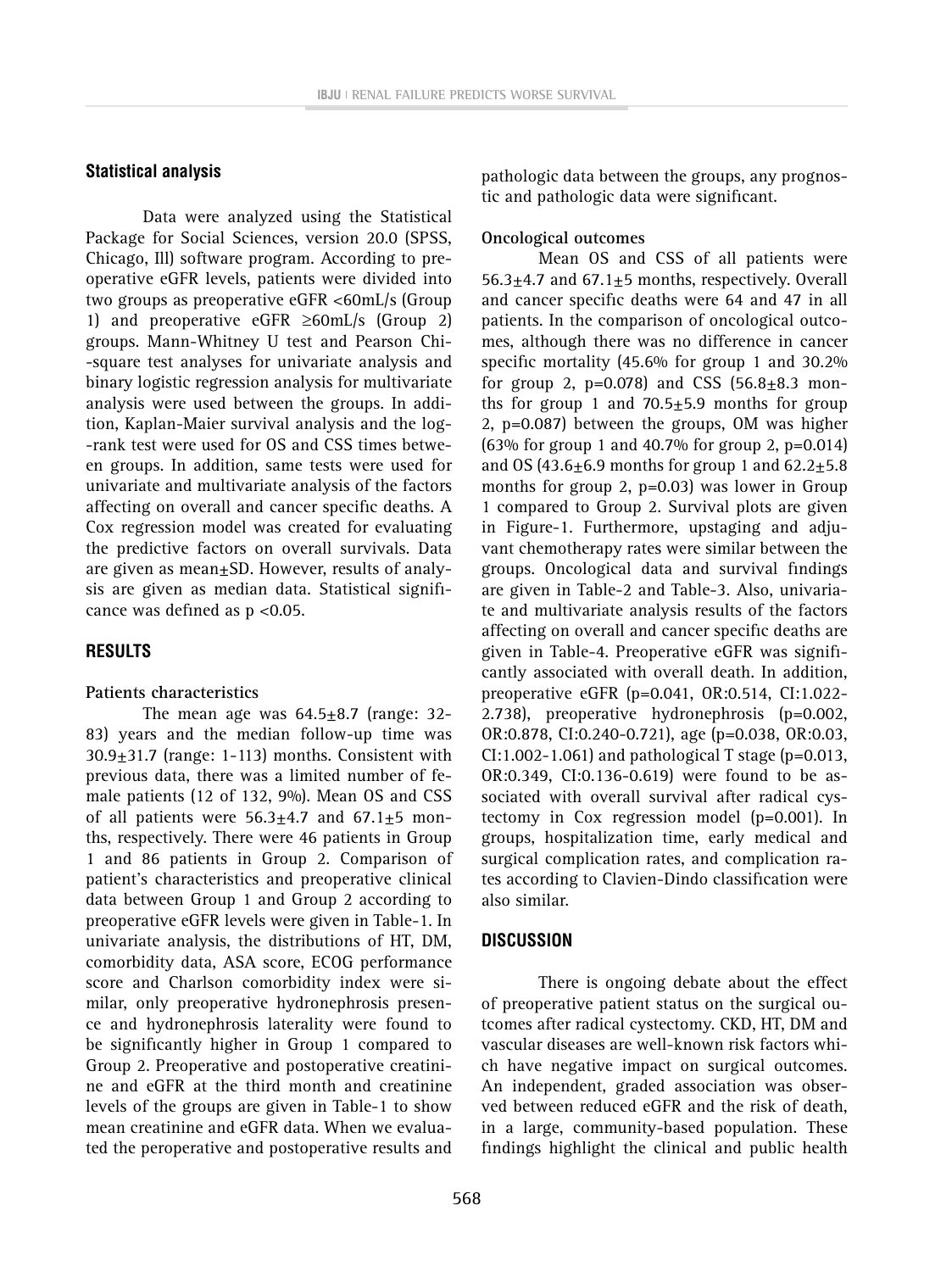|                                                                    |                | Preoperative eGFR<br><60mL/min/1.73m2 | Preoperative eGFR<br>$\geq$ 60mL/min/1.73m2 | р          |
|--------------------------------------------------------------------|----------------|---------------------------------------|---------------------------------------------|------------|
|                                                                    |                | $(n=46)$                              | $(n=86)$                                    |            |
| Age (years) (mean±SD)                                              |                | $65.9 + 9.5$                          | $63.7 \pm 8.2$                              | 0.145      |
| Gender                                                             | Female         | 7                                     | 5                                           | 0.073      |
|                                                                    | Male           | 39                                    | 81                                          |            |
| Preoperative creatinine (mean±SD)                                  |                | $1.69 \pm 0.57$                       | $0.96 \pm 0.15$                             |            |
| Preoperative eGFR (mean±SD)                                        |                | $41.6 \pm 13$                         | $80 + 16.9$                                 |            |
| Postoperative 3 month creatinine (mean±SD)                         |                | $1.72 \pm 0.66$                       | $1.21 \pm 0.57$                             | < 0.001    |
| Postoperative 3 month eGFR (mean±SD)                               |                | $45 \pm 18.4$                         | 69.9±22.9                                   | < 0.001    |
| $\triangle$ creatinine (mean±SD)                                   |                | $0.04 \pm 0.66$                       | $0.26 \pm 0.55$                             | 0.015      |
| <b>ASA</b>                                                         | 1              | 1                                     | 4                                           | 0.218      |
|                                                                    | 2              | 3                                     | 46                                          |            |
|                                                                    | 3              | 12                                    | 34                                          |            |
|                                                                    | 4              | 0                                     | 2                                           |            |
| <b>ECOG Performance score</b>                                      | 0              | 8                                     | 25                                          | 0.364      |
|                                                                    | 1              | 24                                    | 36                                          |            |
|                                                                    | 2              | 9                                     | 16                                          |            |
|                                                                    | 3              | 3                                     | 7                                           |            |
|                                                                    | 4              | 1                                     | 0                                           |            |
| <b>Charlson comorbidity index</b>                                  | 0              | 0                                     | 1                                           | 0.295      |
|                                                                    | 1              | 1                                     | $\overline{2}$                              |            |
|                                                                    | 2              | 13                                    | 13                                          |            |
|                                                                    | $3+$           | 32                                    | 70                                          |            |
| DM, $n$ (%)                                                        |                | 10(21.7)                              | 15(17.4)                                    | 0.548      |
| HT, n (%)                                                          |                | 24 (52.2)                             | 30 (34.9)                                   | 0.054      |
| Any comorbidity, n (%)                                             |                | 37(80.4)                              | 60(69.8)                                    | 0.186      |
| Preoperative                                                       | positive       | 30                                    | 23                                          | < 0.001    |
| hydronephrosis                                                     | negative       | 16                                    | 63                                          | $*$ <0.001 |
| <b>Hydronephrosis laterality</b>                                   | unilateral     | 18                                    | 21                                          | 0.01       |
|                                                                    | bilateral      | 12                                    | 2                                           | $*0.019$   |
| Preoperative hydrophrosis                                          | 1              | 1                                     | 4                                           | 0.276      |
| grade                                                              | $\overline{c}$ | 9                                     | 4                                           |            |
|                                                                    | 3              | 15                                    | 10                                          |            |
|                                                                    | 4              | 5                                     | 5                                           |            |
| Preoperative nephrostomy tube insertion for grade 3-4 hydrophrosis |                | 12(60)                                | 7(46.7)                                     | 0.767      |

| Table 1 - Comparison of patient's characteristics and preoperative findings between eGFR <60mL/min/1.73m2 and eGFR |  |  |
|--------------------------------------------------------------------------------------------------------------------|--|--|
| $\geq$ 60mL/min/1.73m2 groups according to preoperative eGFR levels.                                               |  |  |

Mann Whitney U test and Pearson Chi-square test.

\*Binary logistic regression analysis for significant data of univariate analysis results.

**ASA** = American Society of Anesthesiologists; **ECOG** = Eastern Cooperative Oncology Group; **DM** = Diabetes mellitus; **HT** = Hypertension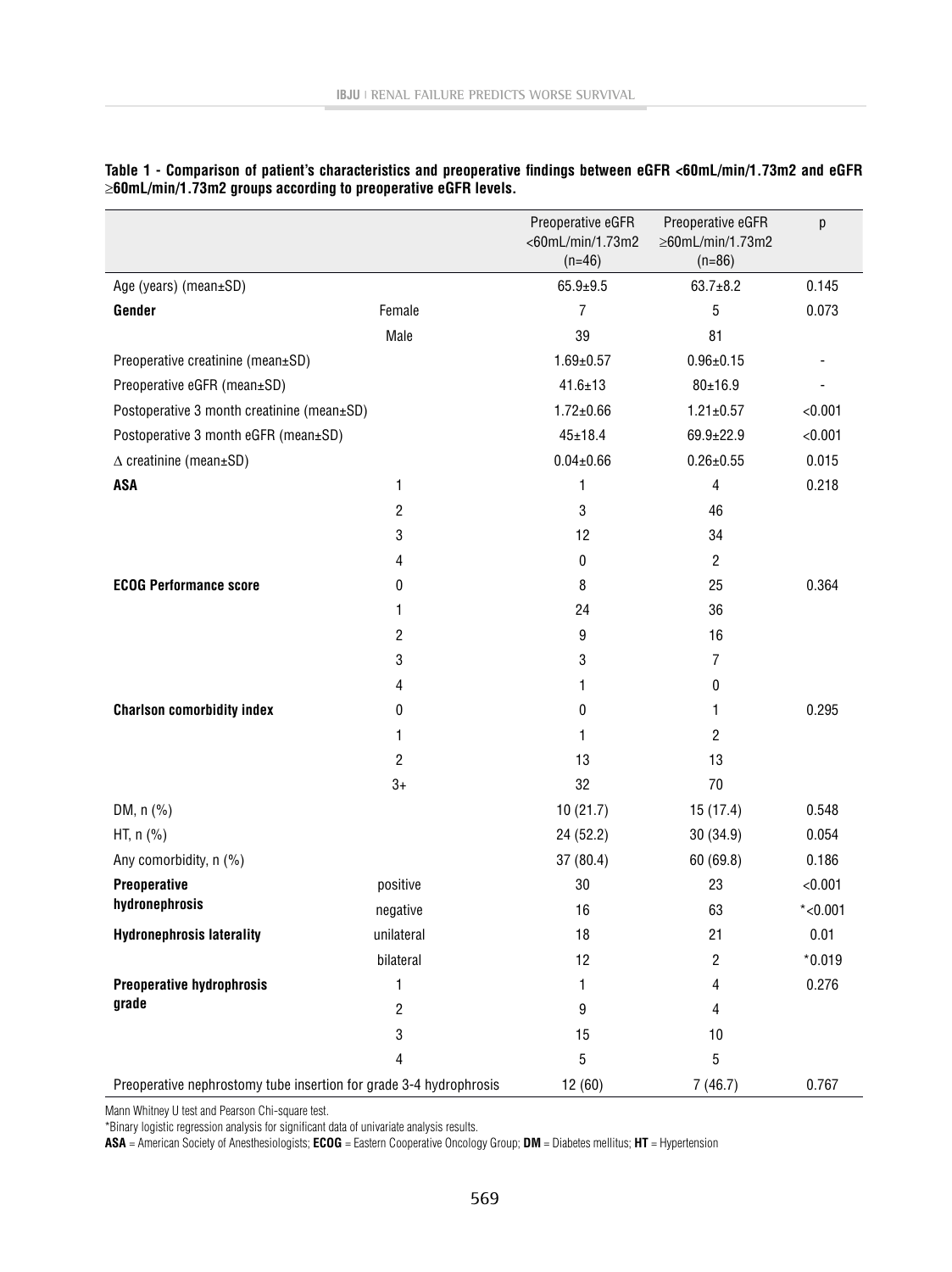



importance of chronic renal insufficiency (13). Interest in the influence of preoperative renal insufficiency on cancer prognosis has increased because of its prevalence in elderly patients with muscle-invasive bladder cancer (3). Eisenberg et al. reported that decreased renal function is noted in most patients during long- -term follow-up after radical cystectomy and approximately 70% of patients undergoing RC with UD experience eGFR decline postoperatively. They also stated that choice of urinary diversion was not independently associated with decreased renal function (7).

Despite the variety of diversion techniques, either continent or non-continent, patients undergoing RC have a life-long risk of CKD (11). Continent diversion methods are mostly not preferred in the case of preoperative CKD, while de Toledo et al. emphasized that gastric neobladder can be used in highly selected cases (e.g., renal insufficiency) because of its high morbidity and mortality rates (14). According to the selected diversion method, our study group consisted of patients with non- -continent diversion. There were 77 patients with ileal conduit diversion (ICD) and 55 patients with ureterocutaneostomy (UC). Our patients were divided into 2 groups to compare the effect of preoperative eGFR on oncologic results. In patients with preoperative eGFR



<60mL/s, preoperative creatinine level increased from  $1.69 \pm 0.57$  to  $1.72 \pm 0.66$ . However, creatinine levels were worse in patients with preoperative eGFR  $\geq$ 60mL/s (increased from 0.96 $\pm$ 0.15 to  $1.21 \pm 0.579$ ). This situation can be explained as relative improvement due to the regression of preoperative hydronephrosis in patients with preoperative eGFR <60mL/s. In the comparison of groups, more patients already had preoperative hydronephrosis in Group 1. Urinary tract obstruction was the leading cause of long-term renal function impairment, regardless of whether the patient had ileal conduit diversion or orthotopic ileal bladder substitution. Also, Eisenberg et al. reported that age, preoperative kidney function and chronic hypertension, and the postoperative complications of hydronephrosis, pyelonephritis and uretero-enteric anastomotic stricture were associated with an increased risk of decreased renal function (7). Our findings support the effect of preoperative hydronephrosis on renal functions and oncologic outcomes.

In recent years, population-based studies reported a slow increase in cancer risk as CKD status progressed (15, 16). In a previous study, it was found that patients with CKD had worse prognosis, higher tumor recurrence and progression rates in primary non-muscle invasive bladder cancer (17). In some other stu-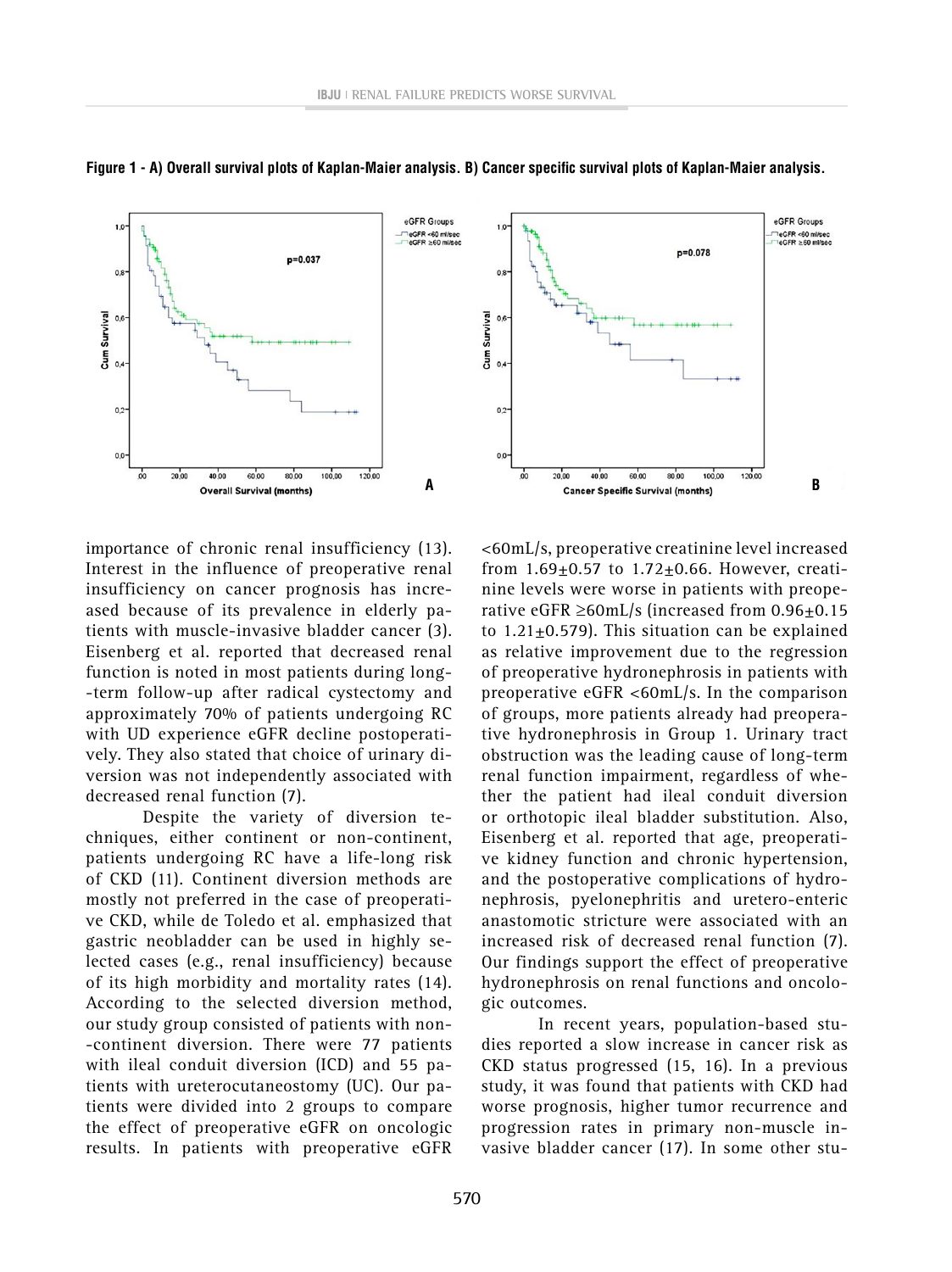|                                   |                     | Preoperative eGFR | Preoperative eGFR | P*    |
|-----------------------------------|---------------------|-------------------|-------------------|-------|
|                                   |                     | <60mL/min/1.73 m2 | ≥60mL/min/1.73 m2 |       |
|                                   |                     | $(n=46)$          | $(n=86)$          |       |
| <b>Preoperative T stage</b>       | $\leq$ T1           | 6                 | 9                 | 0.721 |
|                                   | T <sub>2</sub>      | 38                | 75                |       |
|                                   | T <sub>3</sub>      | 2                 | $\overline{2}$    |       |
| <b>Preoperative tumor</b>         | Grade1              | 1                 | $\overline{c}$    | 0.485 |
| grade                             | Grade2              | 3                 | $\overline{c}$    |       |
|                                   | Grade3              | 42                | 82                |       |
| <b>CIS</b>                        | positive            | 10                | 30                | 0.108 |
|                                   | negative            | 36                | 55                |       |
| Operation time (hours)            |                     | $5.6 \pm 1.3$     | $5.8 + 1.1$       | 0.369 |
| <b>Postoperative T stage</b>      | T1                  | 8                 | 20                | 0.364 |
|                                   | T <sub>2</sub>      | 17                | 39                |       |
|                                   | T <sub>3</sub>      | 8                 | 13                |       |
|                                   | T <sub>4</sub>      | 13                | 14                |       |
| <b>Postoperative tumor</b>        | 1                   | 3                 | 5                 | 0.905 |
| Grade                             | $\overline{c}$      | 1                 | 3                 |       |
|                                   | 3                   | 37                | 68                |       |
| <b>Surgical margin</b>            | positive            | 13                | 13                | 0.07  |
| positivity                        | negative            | 33                | 73                |       |
| Number of dissected lymph node    |                     | $12.4 \pm 5.9$    | $13.2 + 4.9$      | 0.430 |
| Positive lymph node ratio         |                     | $1.1 \pm 2.4$     | $0.4 \pm 1.2$     | 0.121 |
| Lymph node metastasis             | Positive            | 11                | 14                | 0.318 |
|                                   | Negative            | 34                | 68                |       |
| Percentage of positive lymph node |                     | $8.9 + 19.1$      | $3.5 + 9.4$       | 0.136 |
| <b>Diversion type</b>             | Ureterocutaneostomy | 23                | 32                | 0.156 |
|                                   | Ileal conduit       | 23                | 54                |       |

#### **Table 2 - Comparison of operative and pathologic data between Group 1 and Group 2.**

\*Mann Whitney U test and Pearson Chi-square test

**CIS** = Carcinoma In Situ

dies, it was shown that poor oncologic results accompany CKD in muscle-invasive bladder cancer patients who underwent RC (18, 19). There is an age-dependent physiological decrease in eGFR, which was defined as a >10mL/ min/1.73m2 drop in eGFR from baseline, which occurs per decade (20). In the current study, overall mortality and survival were significantly worse with preoperative eGFR <60mL/s. CKD might not only limit long-term outcomes by increasing the risk of cardiovascular morbidity and mortality, but also compromise short- -term outcomes (13).

Long-term renal function after RC can be adversely affected by several factors, including age, potential nephrotoxic chemotherapy, comorbidities, and diversion-related factors (11). Physicians dealing with uro-oncology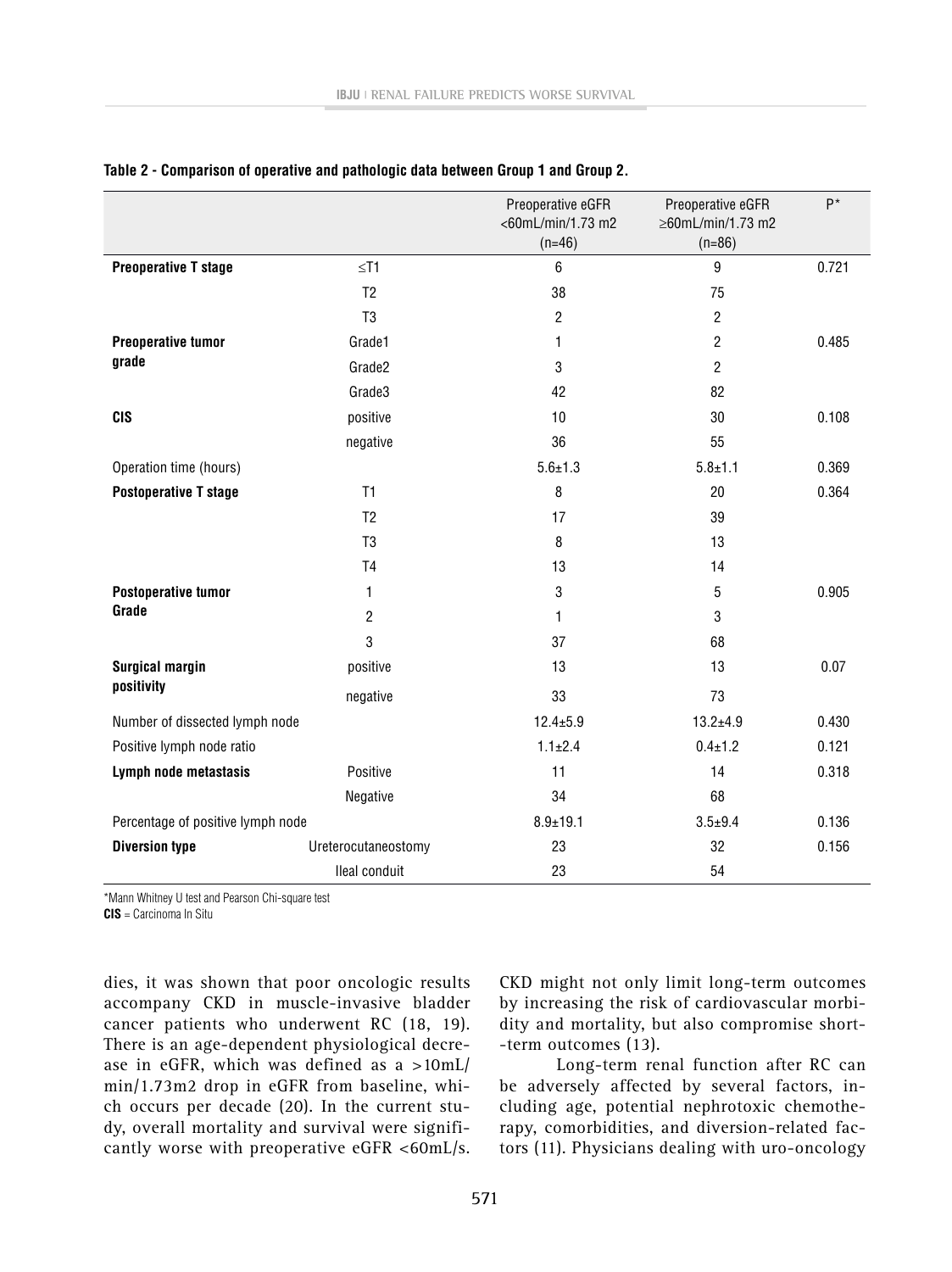mostly prefer non-continent diversion techniques instead of orthotopic neo-bladder formation in patients with concomitant morbidities such as CKD, cardiovascular or advanced chronic obstructive lung disease.

We showed that overall survival and mortality were poorly affected by low eGFR in patients undergoing non-continent diversion. Our study was limited by its retrospective design and small number of patients. Also, the threshold value to define renal failure is heterogeneous in different studies. Blood urea and creatinine estimations are easy and inexpensive, but these biochemical parameters can

|                                  |                | Preoperative eGFR <60mL/<br>$min/1.73$ m2 (n=46) | Preoperative eGFR<br>≥60mL/min/1.73 m2<br>$(n=86)$ | р        |
|----------------------------------|----------------|--------------------------------------------------|----------------------------------------------------|----------|
| <b>Upstaging</b>                 | Positive       | 22                                               | 55                                                 | 0.073    |
|                                  | Negative       | 24                                               | 31                                                 |          |
| <b>Upstaging</b>                 | upstaging      | 24                                               | 31                                                 |          |
|                                  | downstaging    | 5                                                | 17                                                 | 0.160    |
|                                  | No differance  | 17                                               | 38                                                 |          |
| Adjuvant chemotherapy, n (%)     |                | 12(26.1)                                         | 22 (25.6)                                          | 0.950    |
| Overall Mortality, n (%)         |                | 29 (63)                                          | 35 (40.7)                                          | 0.014    |
|                                  |                |                                                  |                                                    | $*0.015$ |
| <b>Overall Survival</b>          |                | $43.6 \pm 6.9$                                   | $62.2 + 5.8$                                       | #0.037   |
| Cancer Specific Mortality, n (%) |                | 21(45.6)                                         | 26 (30.2)                                          | 0.078    |
| <b>Cancer Specific Survival</b>  |                | $56.8 + 8.3$                                     | $70.5 + 5.9$                                       | #0.087   |
| Surgery time (hours)             |                | $5.6 \pm 1.3$                                    | $5.8 + 1.1$                                        | 0.518    |
| Hospitalization time             |                | $11.3 + 4.6$                                     | $12.1 \pm 6.3$                                     | 0.475    |
| <b>Early medical</b>             | Positive       | 14                                               | 20                                                 | 0.369    |
| complication                     | Negative       | 31                                               | 66                                                 |          |
| <b>Early surgical</b>            | Positive       | 15                                               | 41                                                 | 0.095    |
| complication                     | Negative       | 31                                               | 45                                                 |          |
|                                  | 1              | 5                                                | 8                                                  |          |
|                                  | $\overline{2}$ | 34                                               | 51                                                 |          |
| <b>Clavien-Dindo</b>             | 3a             | 1                                                | $\overline{2}$                                     | 0.357    |
|                                  | 3 <sub>b</sub> | 3                                                | 15                                                 |          |
|                                  | 4a             | 1                                                | $\overline{7}$                                     |          |
|                                  | 5              | 2                                                | 3                                                  |          |

Mann Whitney U test and Pearson Chi-square test

\*Binary logistic regression analysis for significant data of univariate analysis results

# Kaplan-Maier survival analysis and the log-rank test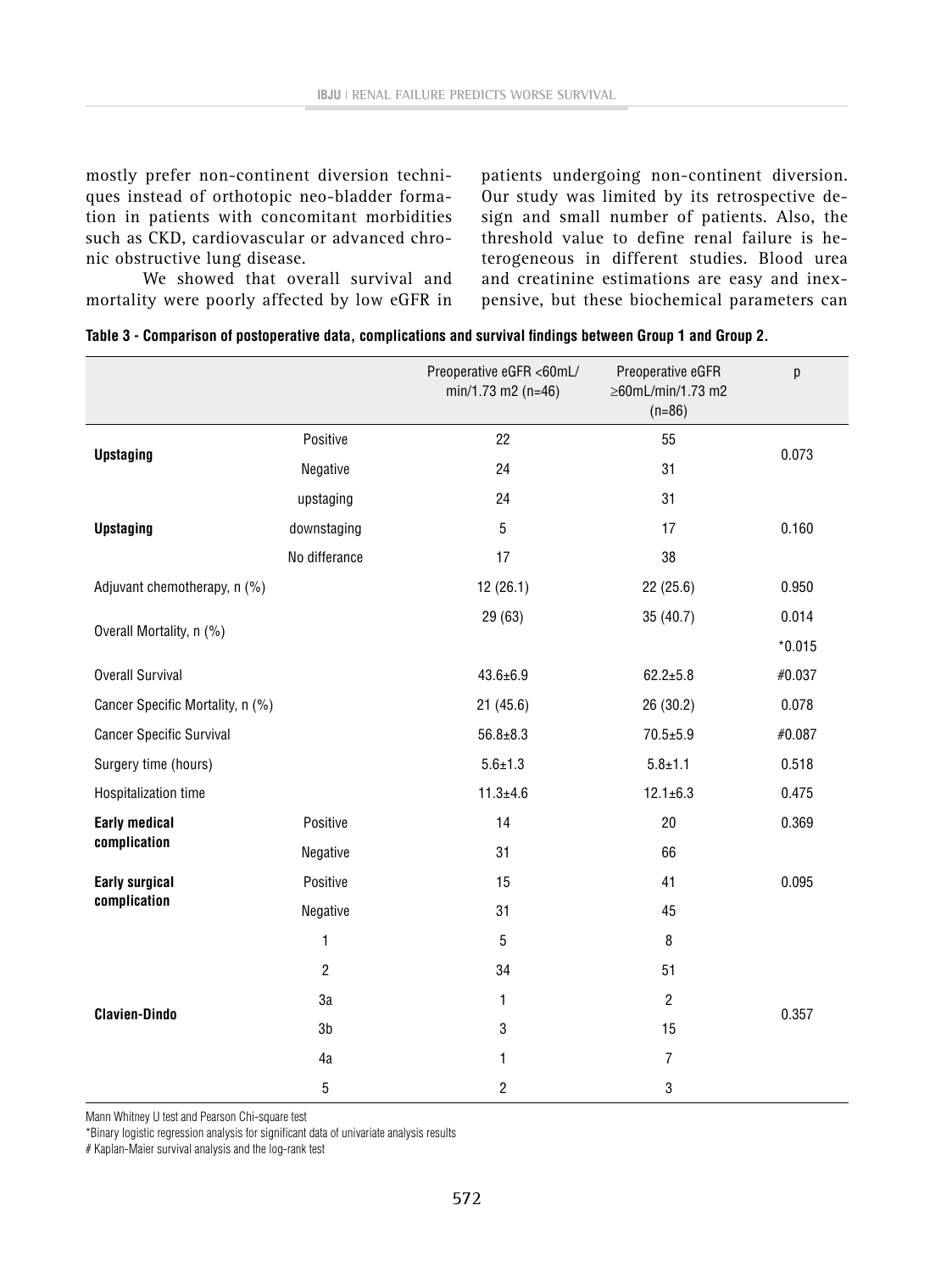|                                      |                | Overall death  |         |                             |                | Cancer specific death |       |  |
|--------------------------------------|----------------|----------------|---------|-----------------------------|----------------|-----------------------|-------|--|
|                                      |                | $n = 64$       | p       | $p^*$                       | $n=47$         | p                     | $p^*$ |  |
| Preoperative<br>hydronephrosis       | Positive       | 35             | 0.001   | 0.071                       | 27             | 0.002                 | 0.052 |  |
|                                      | Negative       | 29             |         |                             | 20             |                       |       |  |
| <b>Preoperative T stage</b>          | $≤$ T1         | 8              | 0.501   |                             | 5              | 0.247                 |       |  |
|                                      | T <sub>2</sub> | 53             |         |                             | 39             |                       |       |  |
|                                      | T <sub>3</sub> | 3              |         |                             | 3              |                       |       |  |
| eGFR (mL/sec)                        | <60            | 29             | 0.014   | p=0.040                     | 21             | 0.078                 |       |  |
|                                      | $\geq 60$      | 35             |         | HR:2.33<br>$(Cl:1.04-5.22)$ | 26             |                       |       |  |
| <b>Postoperative T stage</b>         | T1             | $10$           | < 0.001 | 0.118                       | $\,6\,$        | < 0.001               | 0.614 |  |
|                                      | T <sub>2</sub> | 19             |         |                             | 13             |                       |       |  |
|                                      | T <sub>3</sub> | 13             |         |                             | 10             |                       |       |  |
|                                      | T <sub>4</sub> | 22             |         |                             | 18             |                       |       |  |
| <b>Postoperative tumor</b><br>Grade  | 1              | 4              | 0.988   |                             | 3              | 0.890                 |       |  |
|                                      | $\overline{c}$ | $\overline{c}$ |         |                             | $\overline{2}$ |                       |       |  |
|                                      | 3              | 55             |         |                             | 40             |                       |       |  |
| <b>Surgical margin</b><br>positivity | Positive       | 22             | < 0.001 | 0.087                       | 19             | < 0.001               | 0.109 |  |
|                                      | Negative       | 42             |         |                             | 28             |                       |       |  |
| Lymph node metastasis                | Positive       | 17             | 0.016   | 0.284                       | 15             | 0.003                 | 0.076 |  |
|                                      | Negative       | 42             |         |                             | 28             |                       |       |  |
| <b>Upstaging</b>                     | Positive       | 36             | 0.001   | 0.544                       | 29             | 0.001                 | 0.467 |  |
|                                      | Negative       | 28             |         |                             | 18             |                       |       |  |

#### **Table 4 - Univariate and multivariate analysis of the factors affecting on overall and cancer specific death.**

\*Multivariate analysis results

be affected by different metabolic events. In fact, each diversion method leads to subtle metabolic changes causing confused results. As far as finding the ideal method, eGFR seems to give best results for the measurement of renal failure.

### **CONCLUSIONS**

Preoperative hydronephrosis, which is a well-known prognostic factor in patients undergoing radical cystectomy, was significantly higher in patients with eGFR <60mL/s. Overall mortality was higher and overall survival was lower in patients with preoperative eGFR <60mL/s. Renal dysfunction is an important risk factor for overall survival in patients who undergo radical cystectomy.

### **CONFLICT OF INTEREST**

None declared.